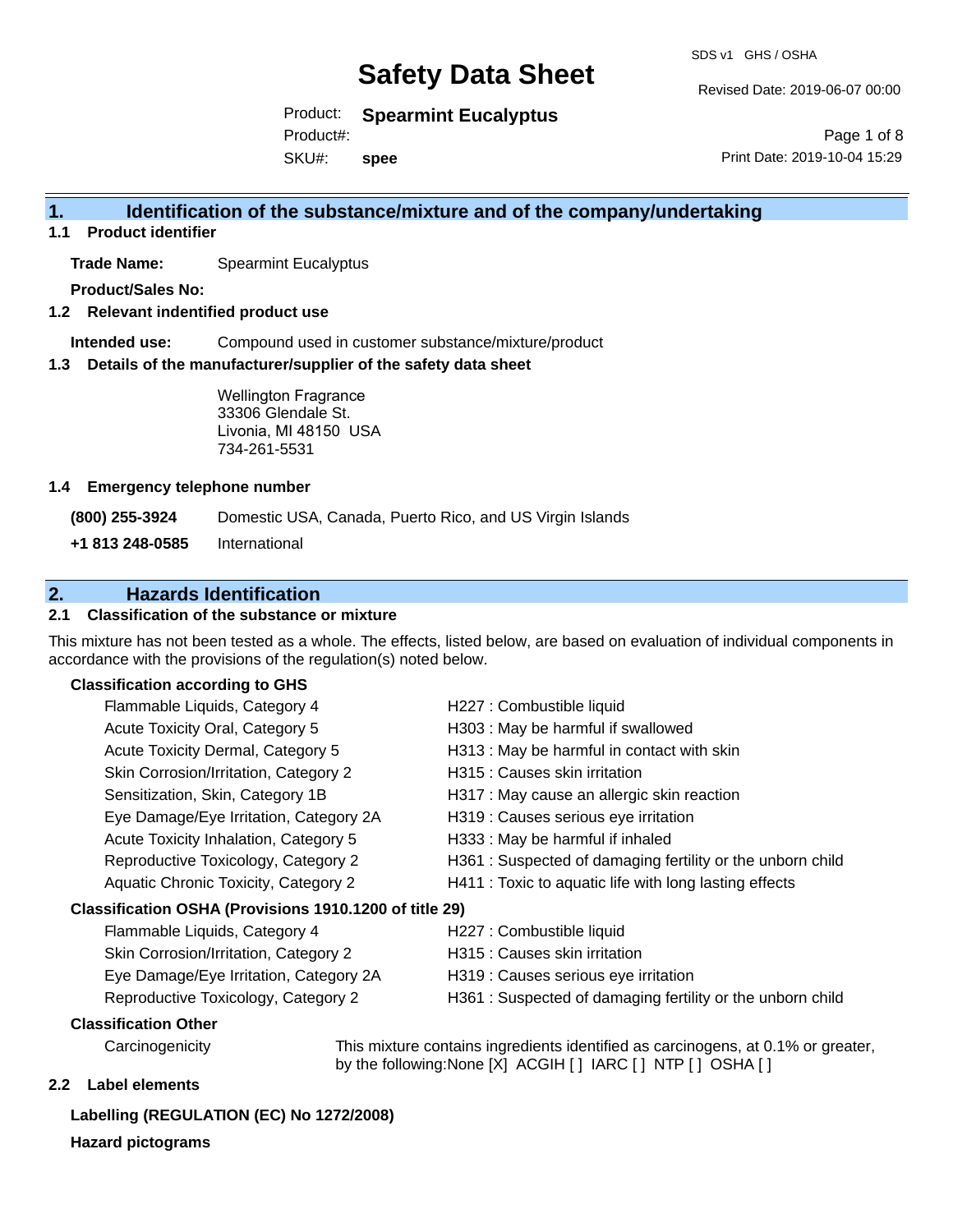## Product: **Spearmint Eucalyptus**

| Product#: |  |
|-----------|--|
|           |  |

SKU#: **spee**



Revised Date: 2019-06-07 00:00





#### **Signal Word: Warning**

| <b>Hazard statments</b> |                     |
|-------------------------|---------------------|
| H <sub>22</sub> 7       | Combustible liquid  |
| H303                    | May be harmful if s |
| 11010                   | Marcha homestulin   |

rmful if swallowed H313 May be harmful in contact with skin H315 Causes skin irritation H317 May cause an allergic skin reaction H319 Causes serious eye irritation H333 May be harmful if inhaled H361 Suspected of damaging fertility or the unborn child H411 Toxic to aquatic life with long lasting effects

### **Precautionary Statements**

## **Prevention:**

| LIGAGHUAH.       |                      |                                                                                                                                       |
|------------------|----------------------|---------------------------------------------------------------------------------------------------------------------------------------|
| P <sub>201</sub> |                      | Obtain special instructions before use                                                                                                |
| P <sub>202</sub> |                      | Do not handle until all safety precautions have been read and understood                                                              |
| P <sub>235</sub> |                      | Keep cool                                                                                                                             |
| P <sub>264</sub> |                      | Wash hands thoroughly after handling                                                                                                  |
| P272             |                      | Contaminated work clothing should not be allowed out of the workplace                                                                 |
| P273             |                      | Avoid release to the environment                                                                                                      |
| P <sub>281</sub> |                      | Use personal protective equipment as required                                                                                         |
| <b>Response:</b> |                      |                                                                                                                                       |
| $P302 + P352$    |                      | IF ON SKIN: Wash with soap and water                                                                                                  |
| $P304 + P312$    |                      | IF INHALED: Call a POISON CENTER or doctor/physician if you feel unwell                                                               |
|                  | $P305 + P351 + P338$ | IF IN EYES: Rinse cautiously with water for several minutes Remove contact lenses if<br>present and easy to do. continue rinsing      |
| $P308 + P313$    |                      | IF exposed or concerned: Get medical advice/attention                                                                                 |
| P312             |                      | Call a POISON CENTER or doctor/physician if you feel unwell                                                                           |
| $P333 + P313$    |                      | If skin irritation or a rash occurs: Get medical advice/attention                                                                     |
| $P337 + P313$    |                      | If eye irritation persists: Get medical advice/attention                                                                              |
| P362             |                      | Take off contaminated clothing and wash before reuse                                                                                  |
| P363             |                      | Wash contaminated clothing before reuse                                                                                               |
| P370 + P378      |                      | In case of fire: Use Carbon dioxide (CO2), Dry chemical, or Foam for extinction. Do not use<br>a direct water jet on burning material |
| P391             |                      | <b>Collect Spillage</b>                                                                                                               |
| Othar Hamarda    |                      |                                                                                                                                       |

#### **2.3 Other Hazards**

**no data available**

SDS v1 GHS / OSHA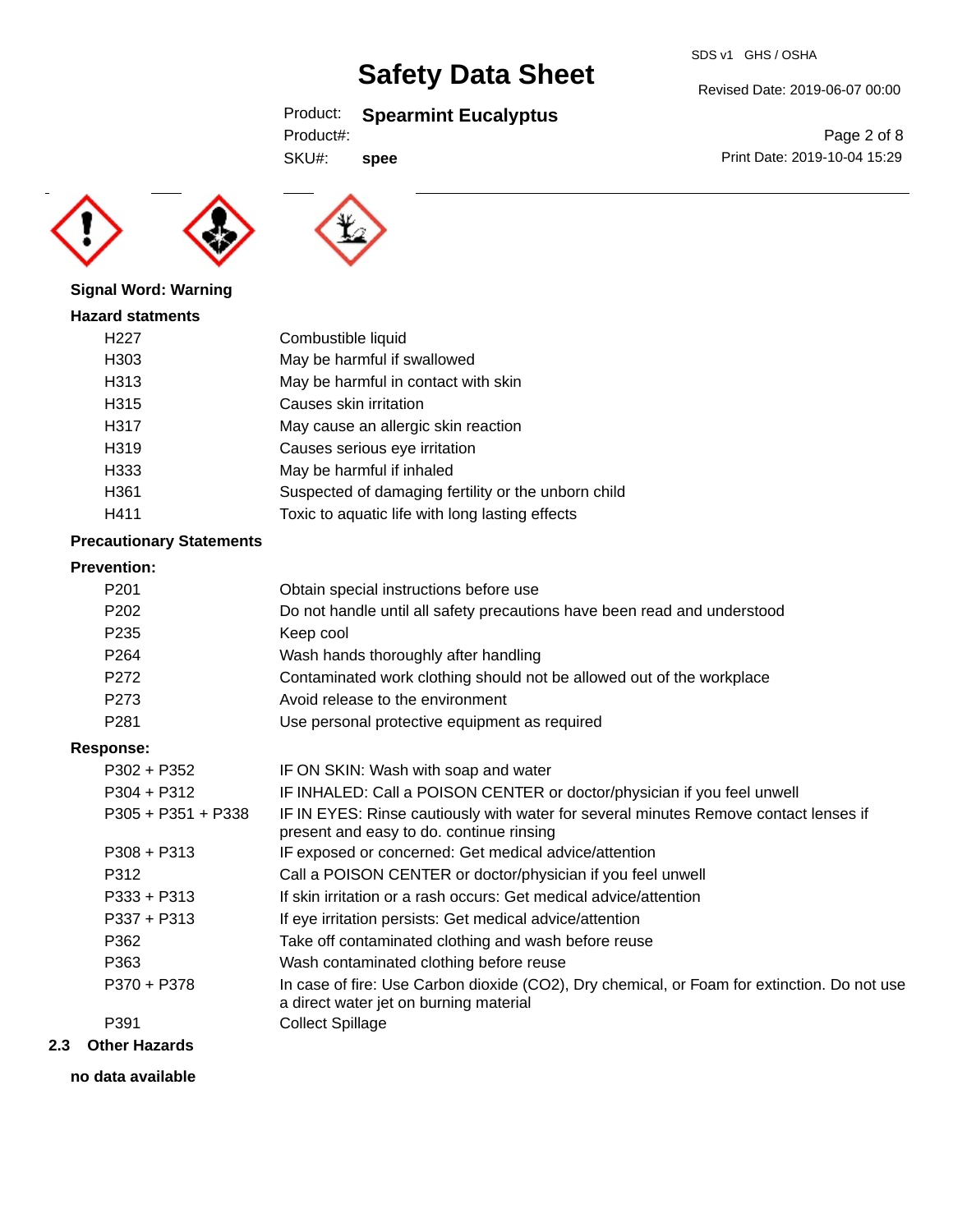Revised Date: 2019-06-07 00:00

Product: **Spearmint Eucalyptus**

Product#:

SKU#: **spee**

Page 3 of 8 Print Date: 2019-10-04 15:29

## **3. Composition/Information on Ingredients**

### **3.1 Mixtures**

This product is a complex mixture of ingredients, which contains among others the following substance(s), presenting a health or environmental hazard within the meaning of the UN Globally Harmonized System of Classification and Labeling of Chemicals (GHS):

| CAS#<br>Ingredient                 | EC#                                | Conc.<br>Range | <b>GHS Classification</b>                   |
|------------------------------------|------------------------------------|----------------|---------------------------------------------|
| 18479-58-8                         | 242-362-4                          | $10 - 20%$     | H227; H303; H315; H319; H402                |
|                                    | 2,6-dimethyloct-7-en-2-ol          |                |                                             |
| 120-51-4                           | 204-402-9                          | $5 - 10%$      | H302; H313; H400; H411                      |
| <b>Benzyl Benzoate</b>             |                                    |                |                                             |
| 5989-27-5                          | 227-813-5                          | $5 - 10%$      | H226; H304; H315; H317; H400; H410          |
| Limonene                           |                                    |                |                                             |
| 140-11-4                           | 205-399-7                          | $2 - 5%$       | H303; H401; H412                            |
| Benzyl acetate                     |                                    |                |                                             |
| $98 - 55 - 5$                      | 202-680-6                          | $2 - 5%$       | H227; H303; H315; H319; H401                |
| <b>Terpineol</b>                   |                                    |                |                                             |
| 78-70-6                            | 201-134-4                          | $2 - 5%$       | H227; H303; H315; H317; H319; H402          |
| Linalool                           |                                    |                |                                             |
| 80-54-6                            | 201-289-8                          | $2 - 5%$       | H227; H302; H315; H317; H361; H401;         |
|                                    | <b>Butylphenyl Methylpropional</b> |                | H412                                        |
| 470-82-6                           | 207-431-5                          | $2 - 5%$       | H226; H303; H316; H317                      |
| Eucalyptol                         |                                    |                |                                             |
| 10339-55-6                         | 233-732-6                          | $2 - 5%$       | H227; H303; H315; H319; H402                |
| <b>Ethyl Linalool</b>              |                                    |                |                                             |
| 2216-51-5                          | 218-690-9                          | $1 - 2%$       | H303; H315; H320; H402                      |
| l-Menthol                          |                                    |                |                                             |
| 2050-08-0                          | 218-080-2                          | $1 - 2%$       | H302; H400; H410                            |
| Amyl salicylate                    |                                    |                |                                             |
| 118-58-1                           | 204-262-9                          | $1 - 2%$       | H303; H317; H320; H401; H412                |
| <b>Benzyl Salicylate</b>           |                                    |                |                                             |
| 2705-87-5                          | 220-292-5                          | $1 - 2%$       | H302; H312; H317; H332; H400; H410          |
|                                    | Allyl cyclohexylpropionate         |                |                                             |
| 6485-40-1                          | 229-352-5                          | $1 - 2%$       | H227; H313; H317; H401                      |
| I-Carvone                          |                                    |                |                                             |
| 80-56-8                            | 201-291-9                          | $1 - 2%$       | H226; H302; H304; H315; H317; H400;<br>H410 |
| pinene                             |                                    |                |                                             |
| 125-12-2                           | 204-727-6                          | $1 - 2%$       | H227; H316; H401                            |
| Isobornyl acetate                  |                                    |                |                                             |
| 115-95-7                           | 204-116-4                          | $1 - 2%$       | H227; H315; H317; H320; H402                |
| <b>Linalyl Acetate</b><br>101-86-0 | 202-983-3                          | $1 - 2%$       | H303; H316; H317; H400; H411                |
|                                    | Hexyl cinnamaldehyde               |                |                                             |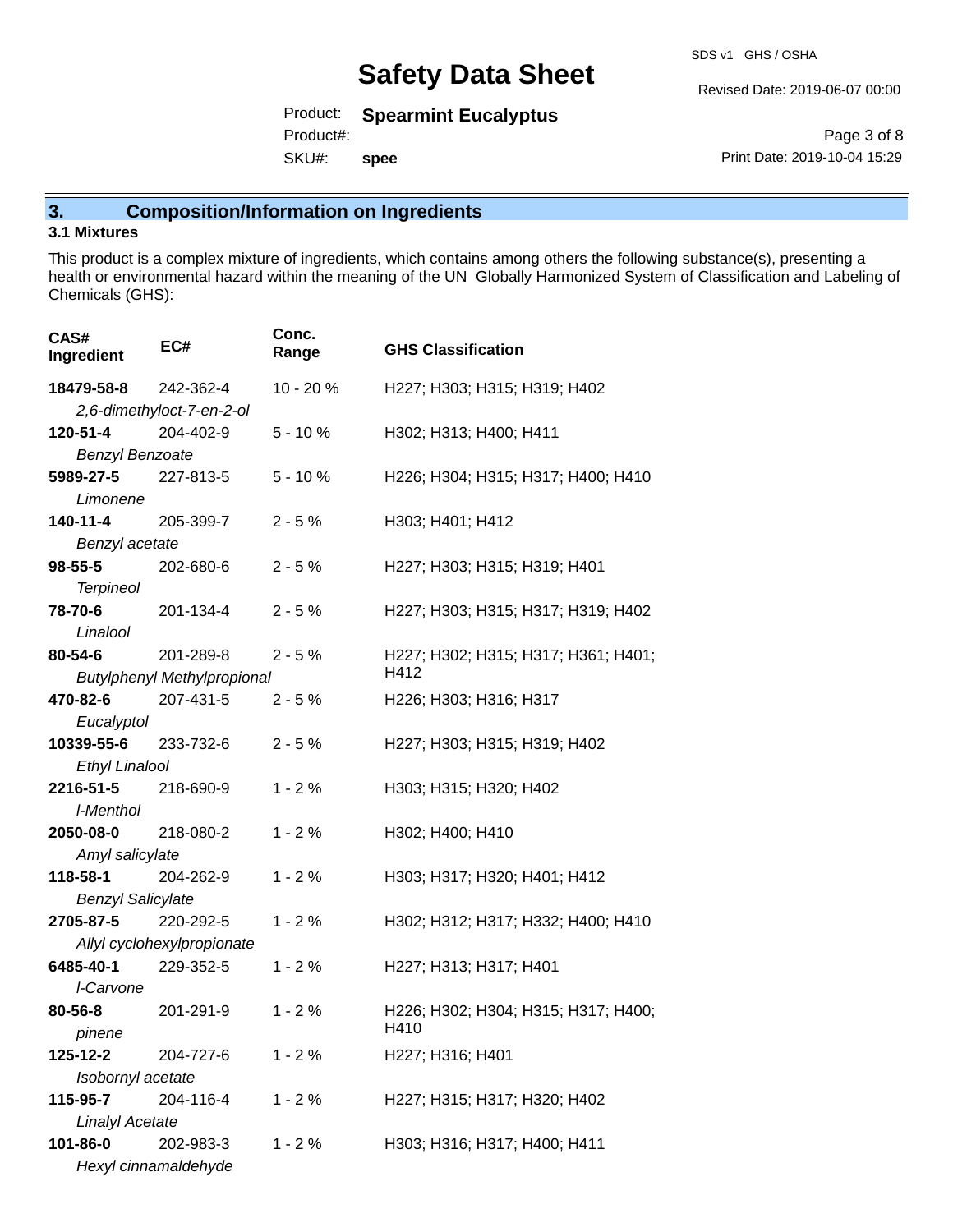SDS v1 GHS / OSHA

#### Revised Date: 2019-06-07 00:00

## Product: **Spearmint Eucalyptus**

Product#:

SKU#: **spee**

Page 4 of 8 Print Date: 2019-10-04 15:29

| CAS#<br>Ingredient                                       | EC#                             | Conc.<br>Range | <b>GHS Classification</b>                                                                  |
|----------------------------------------------------------|---------------------------------|----------------|--------------------------------------------------------------------------------------------|
| 128-37-0                                                 | 204-881-4                       | $1 - 2 \%$     | H316; H400; H410                                                                           |
|                                                          | <b>Butylated hydroxytoluene</b> |                |                                                                                            |
| $105 - 87 - 3$                                           | 203-341-5                       | $0.1 - 1.0 \%$ | H315; H317; H401; H412                                                                     |
| Geranyl Acetate                                          |                                 |                |                                                                                            |
| See Section 16 for full text of GHS classification codes |                                 |                |                                                                                            |
|                                                          |                                 |                | See Section 16 for full text of CHS elegationian eagles which where not aboun in section 2 |

See Section 16 for full text of GHS classification codes which where not shown in section 2

Total Hydrocarbon Content (%  $w/w$ ) = 7.84

| $\overline{4}$ .<br><b>First Aid Measures</b>                                  |                                                                                                               |
|--------------------------------------------------------------------------------|---------------------------------------------------------------------------------------------------------------|
| <b>Description of first aid measures</b><br>4.1                                |                                                                                                               |
| Inhalation:                                                                    | Remove from exposure site to fresh air and keep at rest.<br>Obtain medical advice.                            |
| <b>Eye Exposure:</b>                                                           | Flush immediately with water for at least 15 minutes.<br>Contact physician if symptoms persist.               |
| <b>Skin Exposure:</b>                                                          | Remove contaminated clothes. Wash thoroughly with water (and soap).<br>Contact physician if symptoms persist. |
| Ingestion:                                                                     | Rinse mouth with water and obtain medical advice.                                                             |
| 4.2 Most important symptoms and effects, both acute and delayed                |                                                                                                               |
| <b>Symptoms:</b>                                                               | no data available                                                                                             |
| Risks:                                                                         | Refer to Section 2.2 "Hazard Statements"                                                                      |
| 4.3 Indication of any immediate medical attention and special treatment needed |                                                                                                               |
| Treatment:                                                                     | Refer to Section 2.2 "Response"                                                                               |
| 5.<br><b>Fire-Fighting measures</b>                                            |                                                                                                               |
| <b>Extinguishing media</b><br>5.1                                              |                                                                                                               |
| Suitable:                                                                      | Carbon dioxide (CO2), Dry chemical, Foam                                                                      |
| Unsuitable                                                                     | Do not use a direct water jet on burning material                                                             |
| 5.2 Special hazards arising from the substance or mixture                      |                                                                                                               |
| <b>During fire fighting:</b><br><b>Advice for firefighters</b><br>5.3          | Water may be ineffective                                                                                      |
|                                                                                |                                                                                                               |
| <b>Further information:</b>                                                    | Standard procedure for chemical fires                                                                         |

## **6. Accidental Release Measures**

### **6.1 Personal precautions, protective equipment and emergency procedures**

Avoid inhalation and contact with skin and eyes. A self-contained breathing apparatus is recommended in case of a major spill.

#### **6.2 Environmental precautions**

Keep away from drains, soil, and surface and groundwater.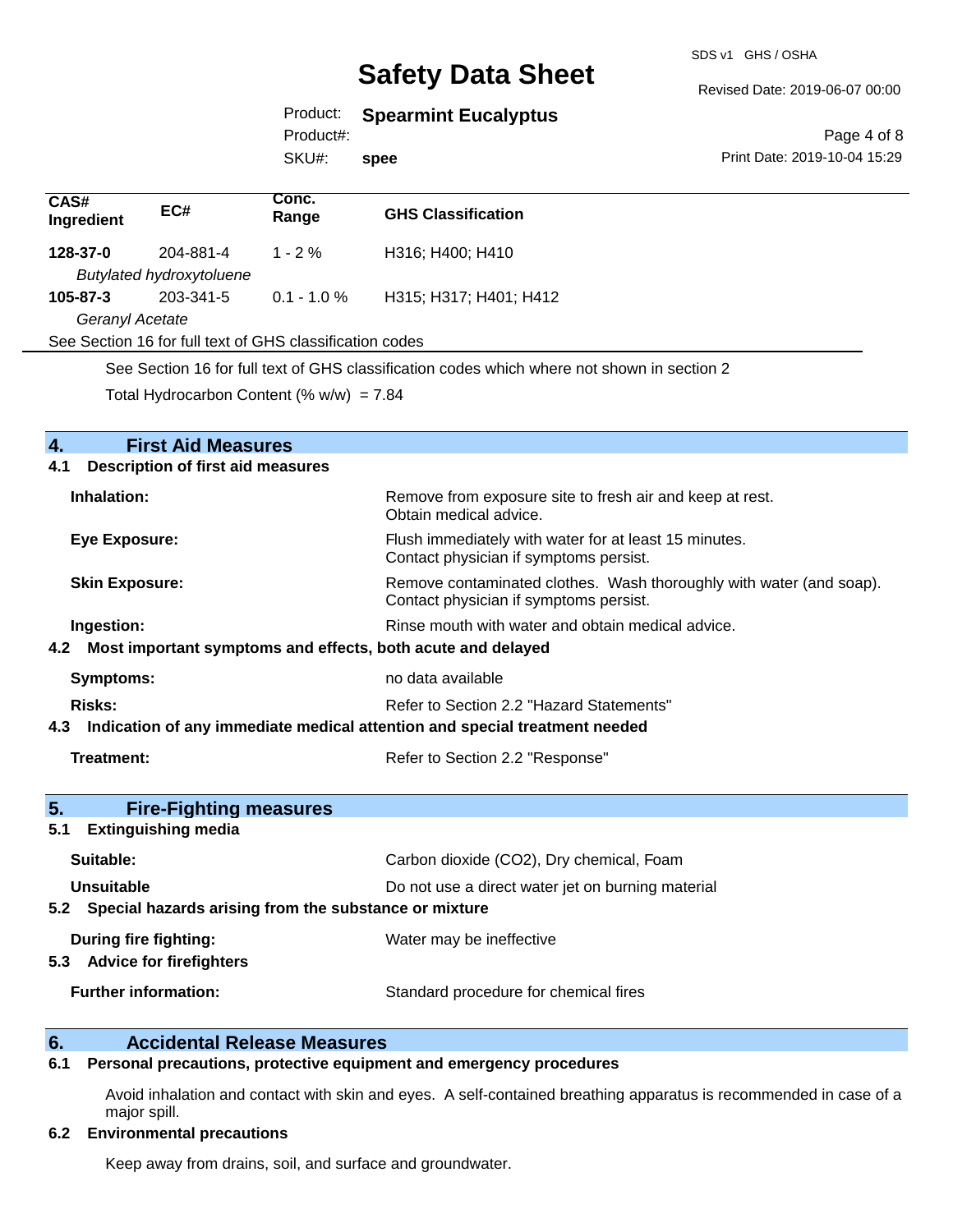SDS v1 GHS / OSHA

#### Revised Date: 2019-06-07 00:00

### Product: **Spearmint Eucalyptus**

SKU#: Product#: **spee**

Page 5 of 8 Print Date: 2019-10-04 15:29

#### **6.3 Methods and materials for containment and cleaning up**

Clean up spillage promptly. Remove ignition sources. Provide adequate ventilation. Avoid excessive inhalation of vapors. Gross spillages should be contained by use of sand or inert powder and disposed of according to the local regulations.

#### **6.4 Reference to other sections**

Not Applicable

## **7. Handling and Storage**

#### **7.1 Precautions for safe handling**

Apply according to good manufacturing and industrial hygiene practices with proper ventilation. Do not drink, eat or smoke while handling. Respect good personal hygiene.

#### **7.2 Conditions for safe storage, including any incompatibilities**

Store in a cool, dry and ventilated area away from heat sources and protected from light in tightly closed original container. Avoid uncoated metal container. Keep air contact to a minimum.

#### **7.3 Specific end uses**

No information available

### **8. Exposure Controls/Personal Protection**

#### **8.1 Control parameters**

| <b>Exposure Limits:</b><br>Component |                                 | <b>ACGIH</b> | ACGIH | <b>OSHA</b> | <b>OSHA</b><br>TWA ppm STEL ppm TWA ppm STEL ppm |
|--------------------------------------|---------------------------------|--------------|-------|-------------|--------------------------------------------------|
| $140 - 11 - 4$                       | Benzyl acetate                  | 10           |       |             |                                                  |
| 128-37-0                             | <b>Butylated hydroxytoluene</b> |              |       |             |                                                  |
| $80 - 56 - 8$                        | pinene                          | 20           |       |             |                                                  |

**Engineering Controls:** Use local exhaust as needed.

#### **8.2 Exposure controls - Personal protective equipment**

| Eye protection:                | Tightly sealed goggles, face shield, or safety glasses with brow guards and side shields, etc.<br>as may be appropriate for the exposure |
|--------------------------------|------------------------------------------------------------------------------------------------------------------------------------------|
| <b>Respiratory protection:</b> | Avoid excessive inhalation of concentrated vapors. Apply local ventilation where appropriate.                                            |
| <b>Skin protection:</b>        | Avoid Skin contact. Use chemically resistant gloves as needed.                                                                           |

#### **9. Physical and Chemical Properties**

#### **9.1 Information on basic physical and chemical properties**

| Appearance:            | Liquid                          |
|------------------------|---------------------------------|
| Odor:                  | Conforms to Standard            |
| Color:                 | Colorless to Yellow Tint (G0-1) |
| <b>Viscosity:</b>      | Liquid                          |
| <b>Freezing Point:</b> | Not determined                  |
| <b>Boiling Point:</b>  | Not determined                  |
| <b>Melting Point:</b>  | Not determined                  |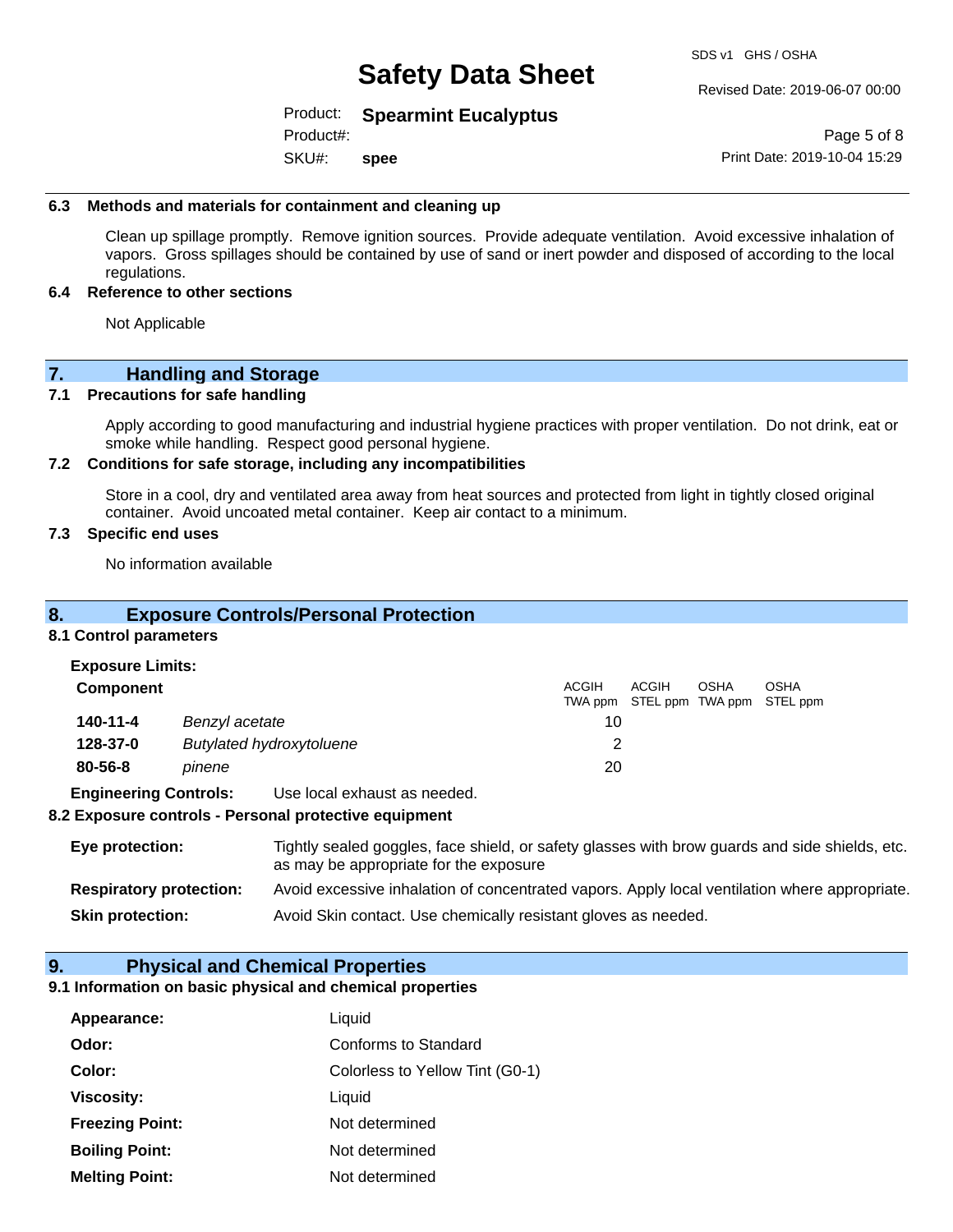## Product: **Spearmint Eucalyptus**

SKU#: Product#: **spee** Revised Date: 2019-06-07 00:00

Page 6 of 8 Print Date: 2019-10-04 15:29

| <b>Flashpoint (CCCFP):</b>   | 160 F (71.11 C) |
|------------------------------|-----------------|
| <b>Auto flammability:</b>    | Not determined  |
| <b>Explosive Properties:</b> | None Expected   |
| <b>Oxidizing properties:</b> | None Expected   |
| Vapor Pressure (mmHg@20 C):  | 0.1917          |
| %VOC:                        | 0.19            |
| Specific Gravity @ 25 C:     | 0.9330          |
| Density $@25C$ :             | 0.9300          |
| Refractive Index @ 20 C:     | 1.4740          |
| Soluble in:                  | Oil             |

## **10. Stability and Reactivity**

| <b>10.1 Reactivity</b>                  | None                                               |
|-----------------------------------------|----------------------------------------------------|
| <b>10.2 Chemical stability</b>          | Stable                                             |
| 10.3 Possibility of hazardous reactions | None known                                         |
| 10.4 Conditions to avoid                | None known                                         |
| 10.5 Incompatible materials             | Strong oxidizing agents, strong acids, and alkalis |
| 10.6 Hazardous decomposition products   | None known                                         |

## **11. Toxicological Information**

## **11.1 Toxicological Effects**

Acute Toxicity Estimates (ATEs) based on the individual Ingredient Toxicity Data utilizing the "Additivity Formula"

| Acute toxicity - Oral - (Rat) mg/kg                | (LD50: 3032.6791) May be harmful if swallowed            |
|----------------------------------------------------|----------------------------------------------------------|
| Acute toxicity - Dermal - (Rabbit) mg/kg           | (LD50: 4524.7183) May be harmful in contact with skin    |
| Acute toxicity - Inhalation - (Rat) mg/L/4hr       | (LD50: 38.5992) May be harmful if inhaled                |
| <b>Skin corrosion / irritation</b>                 | May be harmful if inhaled                                |
| Serious eye damage / irritation                    | Causes serious eye irritation                            |
| <b>Respiratory sensitization</b>                   | Not classified - the classification criteria are not met |
| <b>Skin sensitization</b>                          | May cause an allergic skin reaction                      |
| <b>Germ cell mutagenicity</b>                      | Not classified - the classification criteria are not met |
| Carcinogenicity                                    | Not classified - the classification criteria are not met |
| <b>Reproductive toxicity</b>                       | Suspected of damaging fertility or the unborn child      |
| Specific target organ toxicity - single exposure   | Not classified - the classification criteria are not met |
| Specific target organ toxicity - repeated exposure | Not classified - the classification criteria are not met |
| <b>Aspiration hazard</b>                           | Not classified - the classification criteria are not met |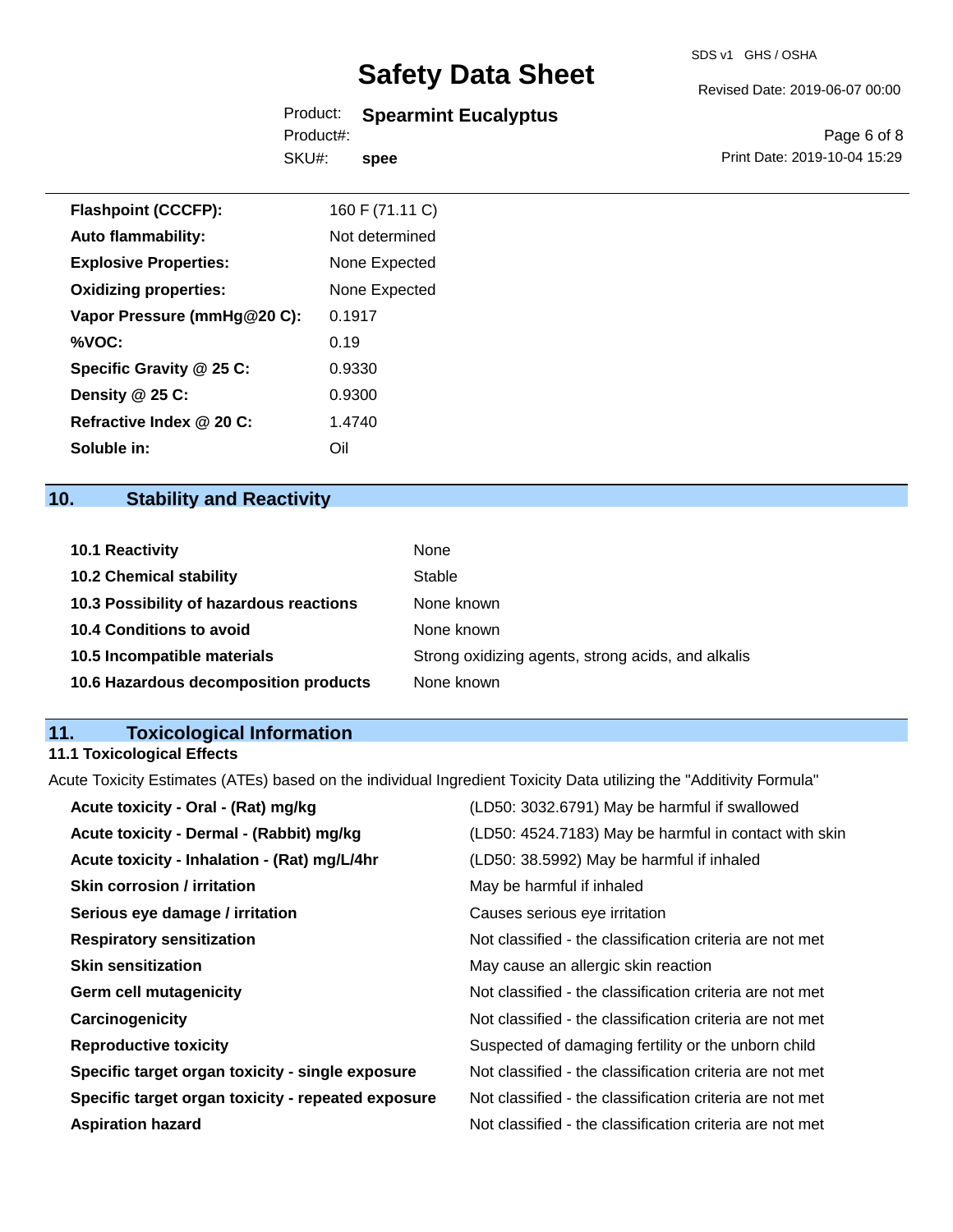SDS v1 GHS / OSHA

Revised Date: 2019-06-07 00:00

Product: **Spearmint Eucalyptus**

SKU#: Product#: **spee**

Page 7 of 8 Print Date: 2019-10-04 15:29

| 12.<br><b>Ecological Information</b> |                                                          |
|--------------------------------------|----------------------------------------------------------|
| 12.1 Toxicity                        |                                                          |
| <b>Acute acquatic toxicity</b>       | Not classified - the classification criteria are not met |
| <b>Chronic acquatic toxicity</b>     | Toxic to aquatic life with long lasting effects          |
| <b>Toxicity Data on soil</b>         | no data available                                        |
| <b>Toxicity on other organisms</b>   | no data available                                        |
| 12.2 Persistence and degradability   | no data available                                        |
| 12.3 Bioaccumulative potential       | no data available                                        |
| 12.4 Mobility in soil                | no data available                                        |
| 12.5 Other adverse effects           | no data available                                        |

## **13. Disposal Conditions**

### **13.1 Waste treatment methods**

Do not allow product to reach sewage systems. Dispose of in accordance with all local and national regulations. Send to a licensed waste management company.The product should not be allowed to enter drains, water courses or the soil. Do not contaminate ponds, waterways or ditches with chemical or used container.

## **14. Transport Information**

| <b>Marine Pollutant</b>                                       | Yes. Ingredient of greatest environmental impact:<br>5989-27-5 : (5 - 10 %) : Limonene |                                     |                   |                 |               |
|---------------------------------------------------------------|----------------------------------------------------------------------------------------|-------------------------------------|-------------------|-----------------|---------------|
| <b>Regulator</b>                                              |                                                                                        | <b>Class</b>                        | <b>Pack Group</b> | <b>Sub Risk</b> | UN-nr.        |
| U.S. DOT (Non-Bulk)                                           |                                                                                        | Not Regulated - Not Dangerous Goods |                   |                 |               |
| <b>Chemicals NOI</b>                                          |                                                                                        |                                     |                   |                 |               |
| <b>ADR/RID (International Road/Rail)</b>                      |                                                                                        |                                     |                   |                 |               |
| <b>Environmentally Hazardous</b><br>Substance, Liquid, n.o.s. |                                                                                        | 9                                   | Ш                 |                 | <b>UN3082</b> |
| <b>IATA (Air Cargo)</b>                                       |                                                                                        |                                     |                   |                 |               |
| <b>Environmentally Hazardous</b><br>Substance, Liquid, n.o.s. |                                                                                        | 9                                   | Ш                 |                 | <b>UN3082</b> |
| <b>IMDG (Sea)</b>                                             |                                                                                        |                                     |                   |                 |               |
| <b>Environmentally Hazardous</b><br>Substance, Liquid, n.o.s. |                                                                                        | 9                                   | Ш                 |                 | <b>UN3082</b> |

| 15.<br><b>Regulatory Information</b>      |                                                              |
|-------------------------------------------|--------------------------------------------------------------|
| <b>U.S. Federal Regulations</b>           |                                                              |
| <b>TSCA (Toxic Substance Control Act)</b> | All components of the substance/mixture are listed or exempt |
| 40 CFR(EPCRA, SARA, CERCLA and CAA)       | This product contains NO components of concern.              |
| <b>U.S. State Regulations</b>             |                                                              |
| <b>California Proposition 65 Warning</b>  | This product contains the following components:              |